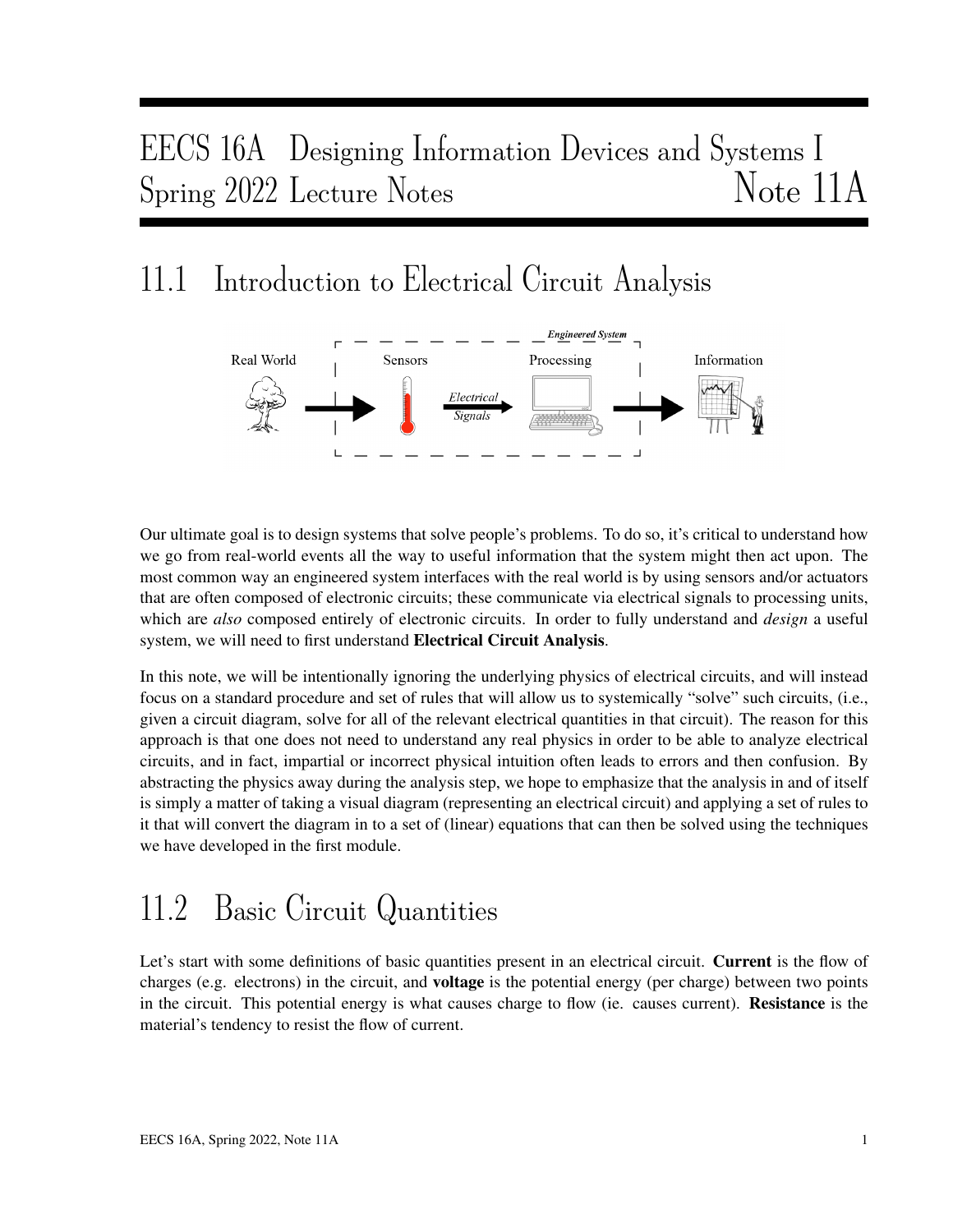| Quantity   | <b>Symbol</b> | Units           |
|------------|---------------|-----------------|
| Voltage    |               | Volts $(V)$     |
| Current    |               | Amperes $(A)$   |
| Resistance |               | Ohms $(\Omega)$ |

We use these quantities in a **Circuit Diagram**, a visual representation of how a collection of circuit elements are connected. Each circuit element has some voltage *across* it and some current *through* it.

Why is voltage "across" a circuit element? Voltage, or electric potential, is only defined *relative* to another point. A simple analogy is elevation: A mountain's summit could be 9,000 ft above sea level, but 21,000 ft above the bottom of the ocean. In both cases, the elevation is only meaningful relative to another point. For convenience, we frequently define sea level as a reference point with "0 ft of elevation" – then we can state elevation as a single number which is implicitly referenced to sea level (ex. the mountain is 9,000 ft tall). Similarly, in circuits, we will frequently define a reference point, called ground, against which other voltages can be measured.

## 11.3 Basic Circuit Elements

How do our basic circuit quantities interact? It depends on the circuit element! For each element there is a relationship between the voltage across the element and the current through it, call an "IV Relationship." Let's look at some of the most common circuit elements and their IV relationships.

Wire: The most common element in a schematic is the wire, drawn as a solid line The IV relationship for a wire is:

|  |  | $V_{elem} = 0$ A wire is an ideal connection with zero voltage across it. |
|--|--|---------------------------------------------------------------------------|
|--|--|---------------------------------------------------------------------------|

*I*<sub>elem</sub> = ? The current through a wire can take any value, and is determined by the rest of the circuit.



Resistor: The IV relationship of a resistor is called "Ohm's Law."

$$
V_{elem} = I_{elem}R
$$
 The voltage across a resistor is determined by Ohm's Law.  

$$
I_{elem} = \frac{V_{elem}}{R}
$$
 The current through a resistor is determined by Ohm's Law.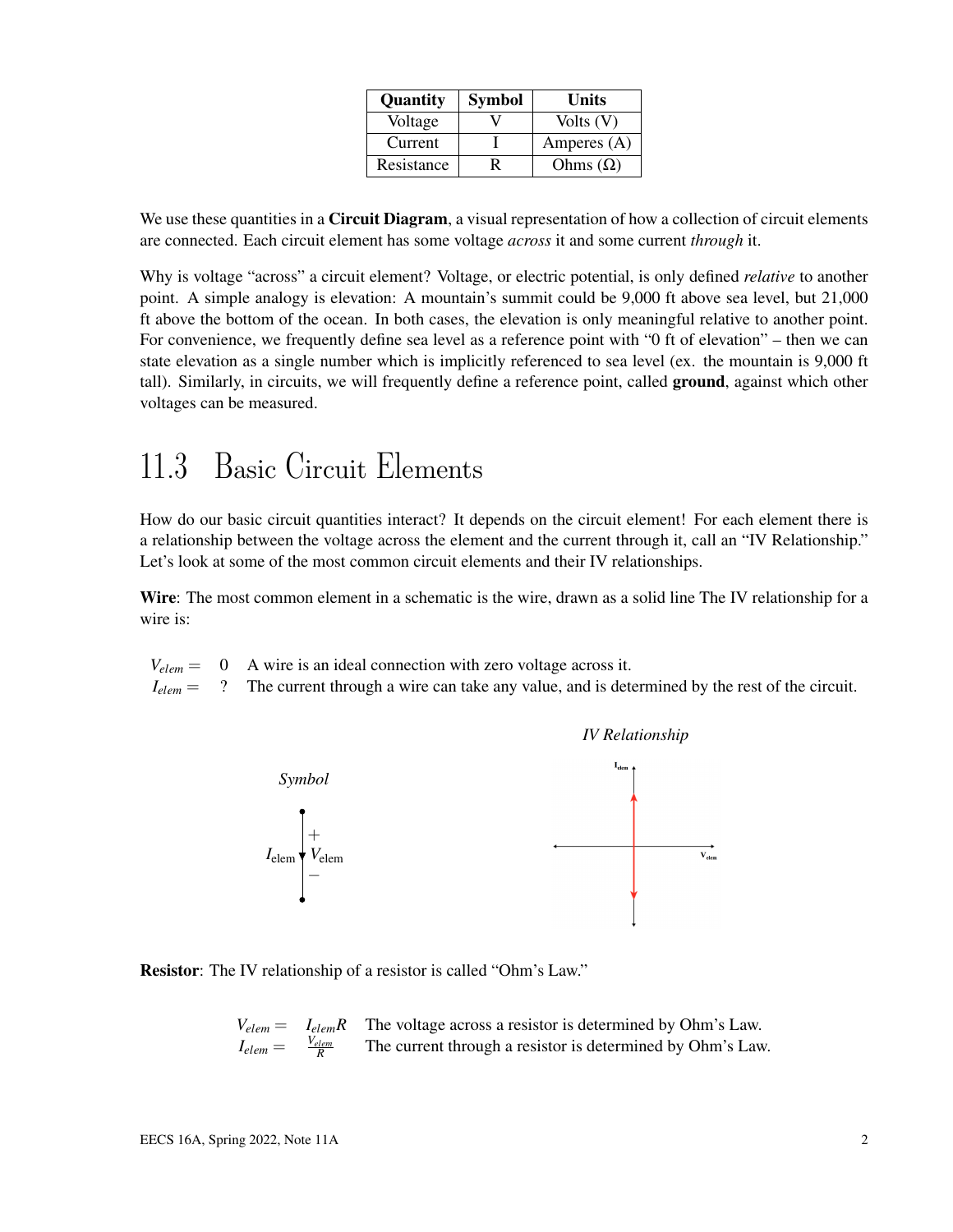*IV Relationship*



Open Circuit: This element is the dual of the wire.

*Velem* = ? The voltage across an open circuit can take any value, and is determined by the rest of the circuit. *Ielem* = 0 No current is allowed to flow through an open circuit.



Voltage Source: A voltage source is a component that forces a specific voltage across its terminals. The + and − sign indicates which direction the voltage is pointing. The voltage difference between the "+" terminal and the "−" terminal is always equal to *V<sup>s</sup>* , no matter what else is happening in the circuit.

 $V_{elem} = V_s$  The voltage across the voltage source is always equal to the source value.<br> $I_{elem} = ?$  The current through a voltage source is determined by the rest of the circu <sup>2</sup> The current through a voltage source is determined by the rest of the circuit.



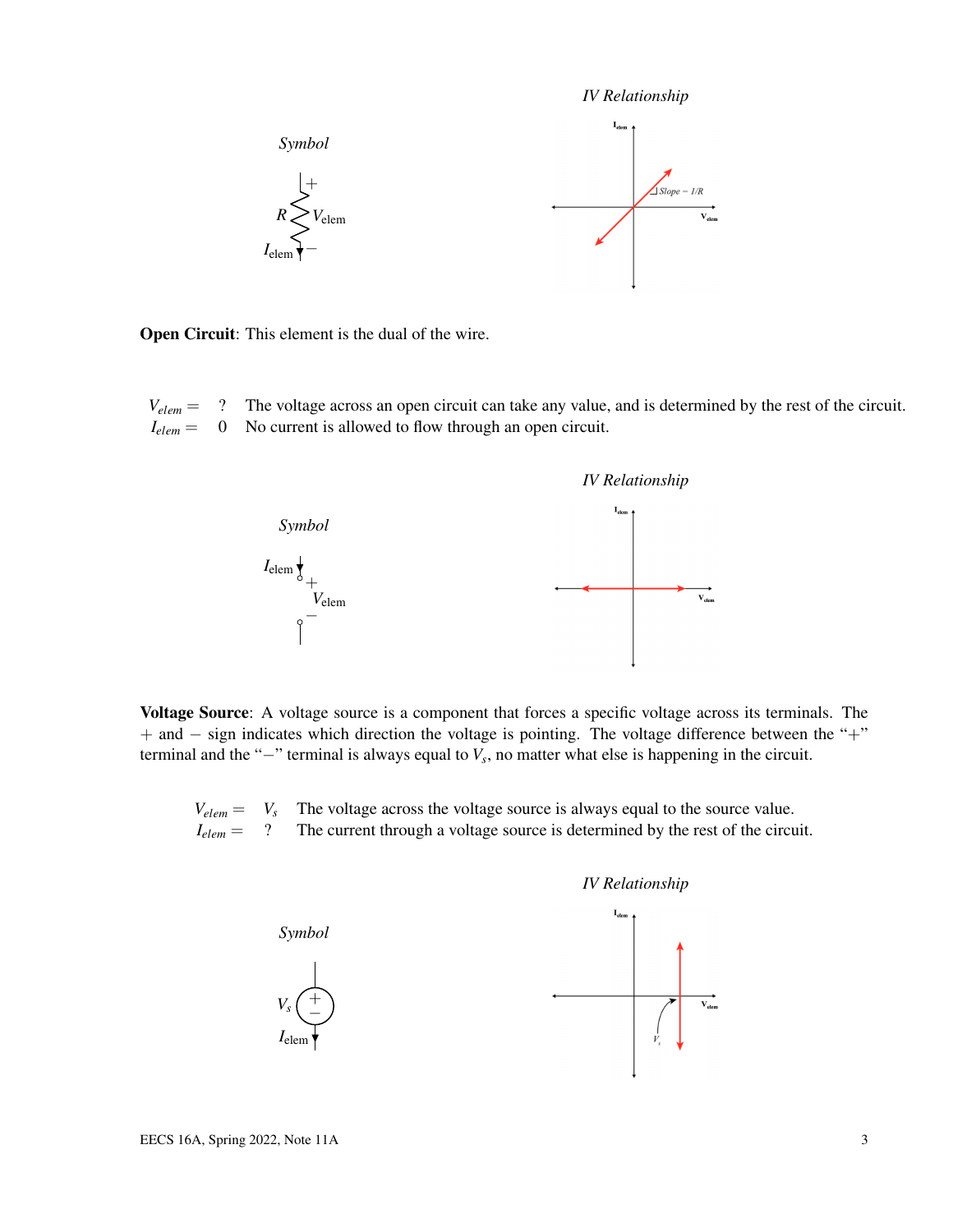Current Source: A current source forces current in the direction specified by the arrow indicated on the schematic symbol. The current flowing through a current source is always equal to *I<sup>s</sup>* , no matter what else is happening in the circuit. Note the duality between this element and the voltage source.

 $V_{elem}$  = ? The voltage across a current source is determined by the rest of the circuit.  $I_{elem} = I_s$  The current through a current source is always equal to the source value.



### 11.4 Rules for Circuit Analysis

In addition to the IV relationships for a single elements, there are also rules govern the current and voltage relationships between multiple elements.

#### 11.4.1 Kirchhoff's Current Law (KCL)

A place in a circuit where two or more of the above circuit elements meet is called a node. Kirchhoff's Current Law (KCL) states that the net current flowing out of (or equivalently, into) any node of a circuit is zero. To put this more simply, the current flowing into a node must equal the current flowing out of that node.



For example, consider the circuit shown above. We define current flowing out of the node to be positive, and therefore, current flowing into the node is negative. For example, from the left branch, there is  $i_1$  current flowing into the node, so there is  $-i_1$  current flowing out of the node. Similarly, there is  $-i_2$  current flowing out of the node and *i*<sup>3</sup> current flowing out of the node. Therefore, the currents must satisfy

$$
(-i1) + (-i2) + i3 = 0 \text{ or } i1 + i2 = i3
$$
 (1)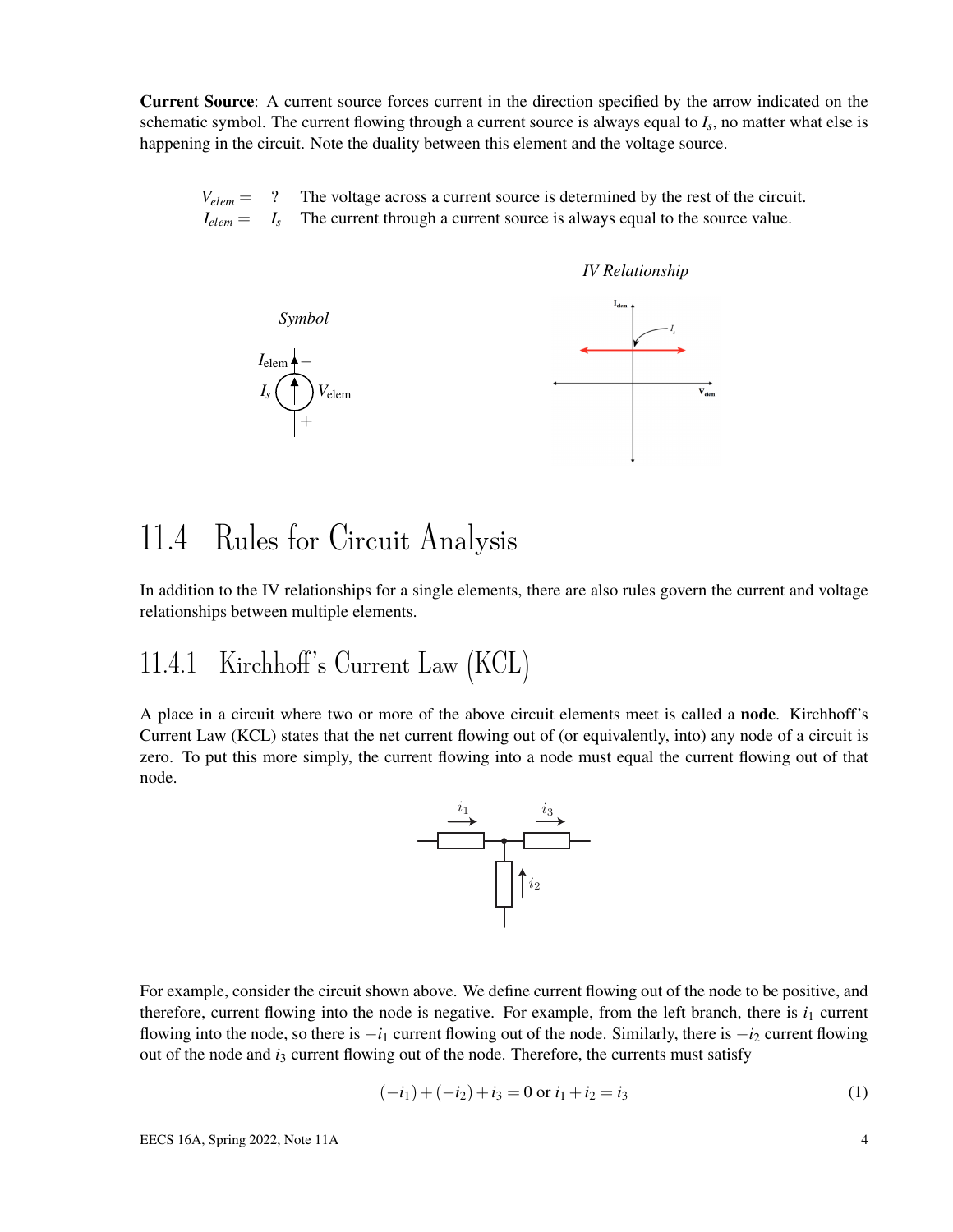#### 11.4.2 Kirchhoff's Voltage Law (KVL)

<span id="page-4-0"></span>Kirchhoff's Voltage Law (KVL) states that the sum of voltages across the elements connected in a loop must be equal to zero. In our elevation analogy for voltage, this is equivalent to saying"what goes up must come down". We actually will not use KVL in the analysis procedure we outline next, but it is still an important tool and can be used as an additional rule to double check your final answers.



Figure 1: KVL illustration

Mathematically, KVL states that:

$$
\sum_{\text{Loop}} V_k = 0. \tag{2}
$$

When adding the voltage "drops" around the loop we must follow a convention. If the arrow corresponding to the loop goes into the "+" of an element we subtract the voltage across that element. (In our elevation analogy, we went "downhill" from higher voltage to lower voltage so we lost "elevation.") Conversely, if the arrow goes into the "-" of an element, we add the voltage across that element (this is like going "uphill"). Following this convention for the example in Figure [1](#page-4-0) we find:

$$
V_A - V_B - V_C = 0.
$$
 (3)

Note that if we had defined the loop in the opposite direction,

$$
-V_A + V_C + V_B = 0.\t\t(4)
$$

Thinking about an elevation analogy to voltage can help give some intuition to KVL: If you walk in a circle (a loop) so that you end up back where you started, than your total change in elevation must be zero, no matter how much you go up or down. If you walk in a line, ending up somewhere different, than your total change in elevation is equal to the sum of all of the elevation changes along the way.

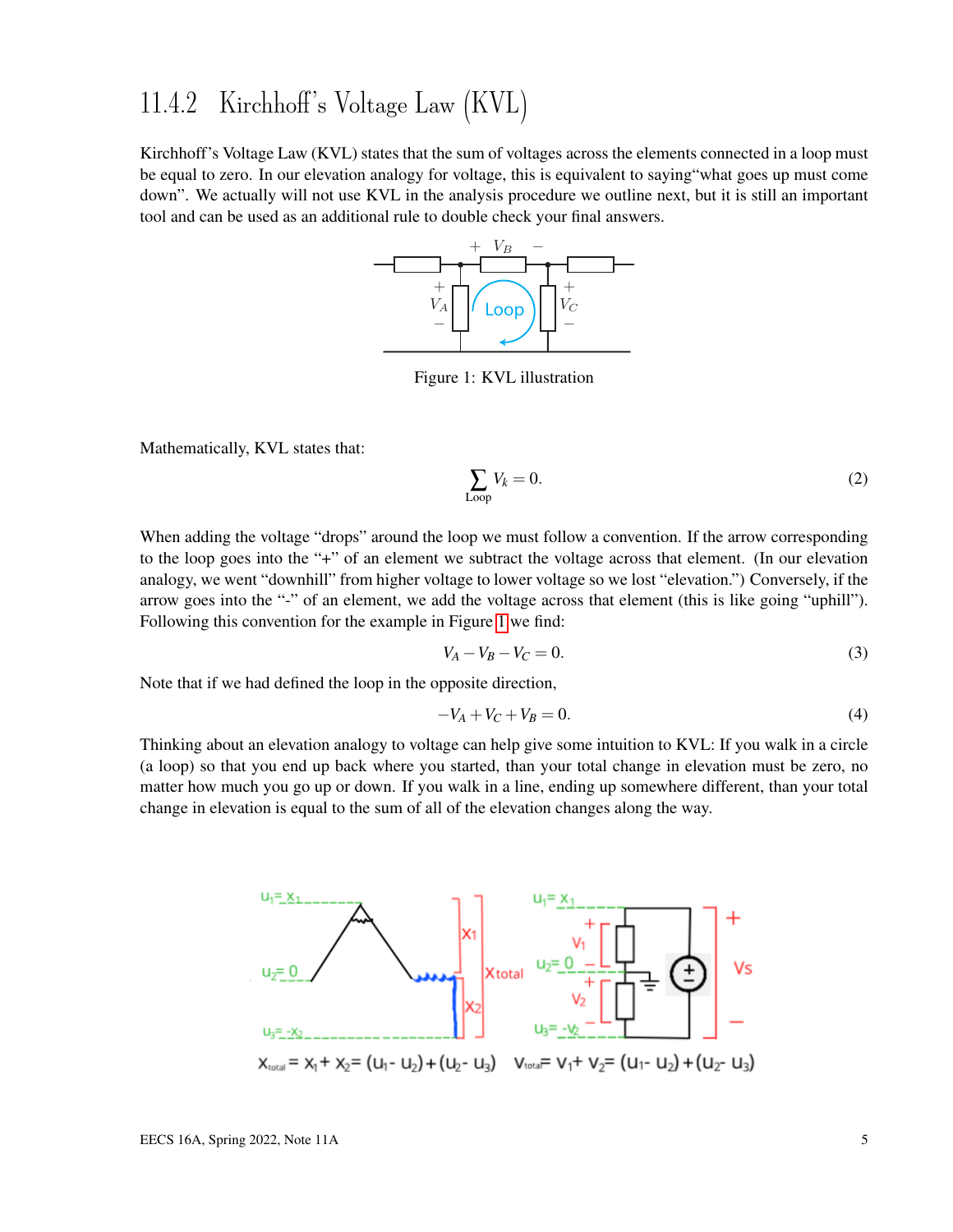#### 11.4.3 Ohm's Law and Resistors

As already described when we introduced resistors as an element, for these elements, the voltage across them is directly proportional to the current that flows through them, where the proportionality constant is the "resistance"  $(R)$  of the device. This relationship is known as **Ohm's Law**.

$$
V_{\text{elem}} = I_{\text{elem}}R. \tag{5}
$$

The unit of R is Volts/Amperes, or more commonly "Ohms"  $(\Omega)$ .

### 11.5 Circuit Analysis Algorithm

In this course, we will learn how to take a real world system and build a circuit diagram that models the behavior of that system, and we will design our own circuits for specific real world tasks. For now, we will assume that we already have an accurate circuit diagram, and will learn how to analyze the circuit.

For a given circuit, we would like to find all of the voltages and currents sometimes we call this "solving" the circuit. The procedure for doing this is described in a separate note: [eecs16a.org/lecture/Note11B.pdf](https://eecs16a.org/lecture/Note11B.pdf)

## 11.6 Guide to Finding Nodes

Here, we will go over a method you can use to correctly identify all of the nodes in a circuit. We'll go through this method while applying it to an example circuit, shown below.



We'll find nodes one at a time with this method (the order we find the nodes is arbitrary). We start by choosing a color to represent the first node (red, in this example). Then we choose a starting point on the circuit,such as the upper left corner. From this point, we trace (in red) along all of the connected wires until we hit a non-wire component. Everything traced in red is part of a single node.

Then we choose a new color and a new point on the circuit *that is not already colored*. We repeat the process: tracing over all wires that are connected to this new point and stop when a non-wire element is reached. Repeat this process for new colors until all of the wires have been identified.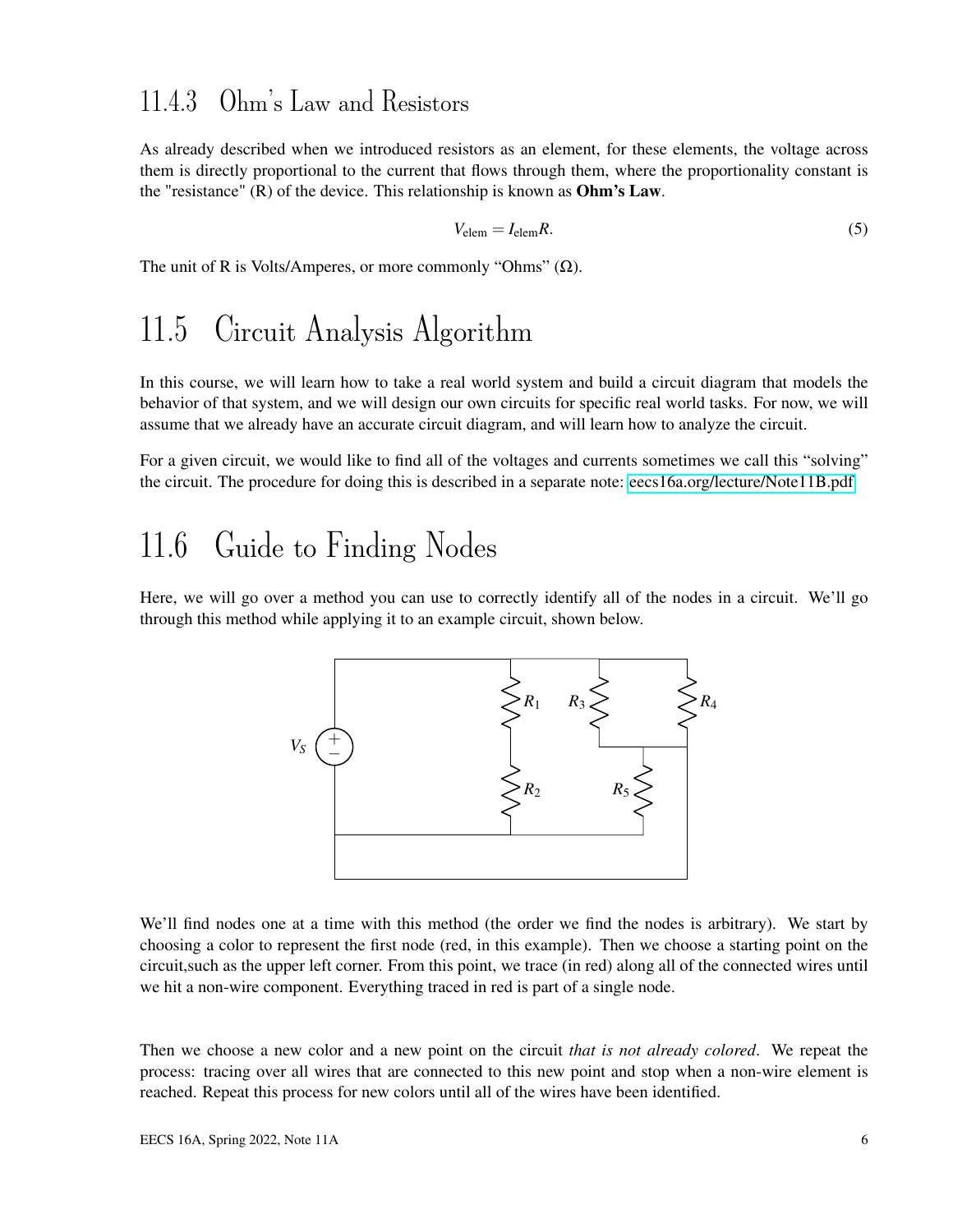

We've now identified all of the nodes! There are three in this example circuit. Note that one of these would be labeled "ground" in the seven step circuit analysis procedure, so we would only have to solve for two unknown node potentials.

Once we've identified the nodes, we can use this knowledge to help us redraw the circuit in a way that the currents and voltages in each element don't change. In other words, we want to use a different diagram to represent the same circuit behavior. This is useful because sometimes it is easier to see patterns in a circuit diagram if it's drawn differently. However, we must be careful to not change the circuit when we redraw it.

If we don't want the circuit to change when we redraw it, each non-wire component must be connected to the same nodes on either end. This is because the voltage drop over each element is dependent only on the nodes it is connected to, and the current through each element is determined by the voltage drop and the IV relationship of that element.

For example, we can redraw our example circuit with  $R_3$  in a different location, as long as one end of  $R_3$  is still connected to the red node  $(u_1)$  and the other end of  $R_3$  is still connected to the green node  $(u_3)$ :

We can similarly rearrange other components if needed. In this case, we move  $R_5$  but maintain that it is connected to the green node, *u*3, on both sides. Note that all of the elements have the same node connections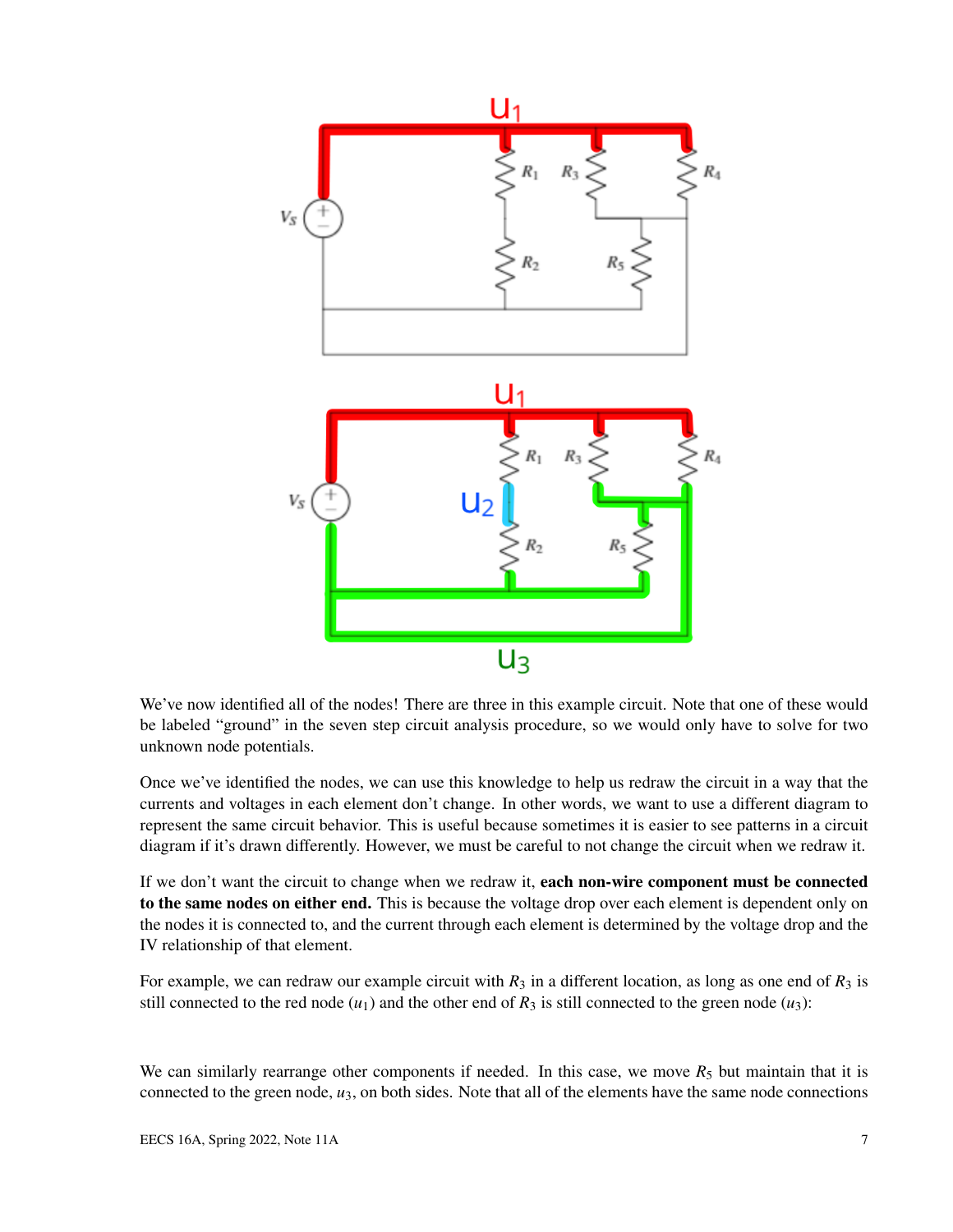

as they did in the original circuit. Therefore this circuit will have the exact same behavior as the original:



Sometimes redrawing a circuit can make it easier to analyze. However, it is important to stay consistent with node labeling and make sure the redrawn circuit is still the same as the original.

## 11.7 Practice Problems

These practice problems are also available in an interactive form on the course website (http://ee16a.com/hwpractice#/).

- 1. True or False: A voltage source can have any current through it.
- 2. True or False: A current source can have any voltage across it.
- 3. True or False: The voltage across  $R_1$  and across  $R_2$  is the same.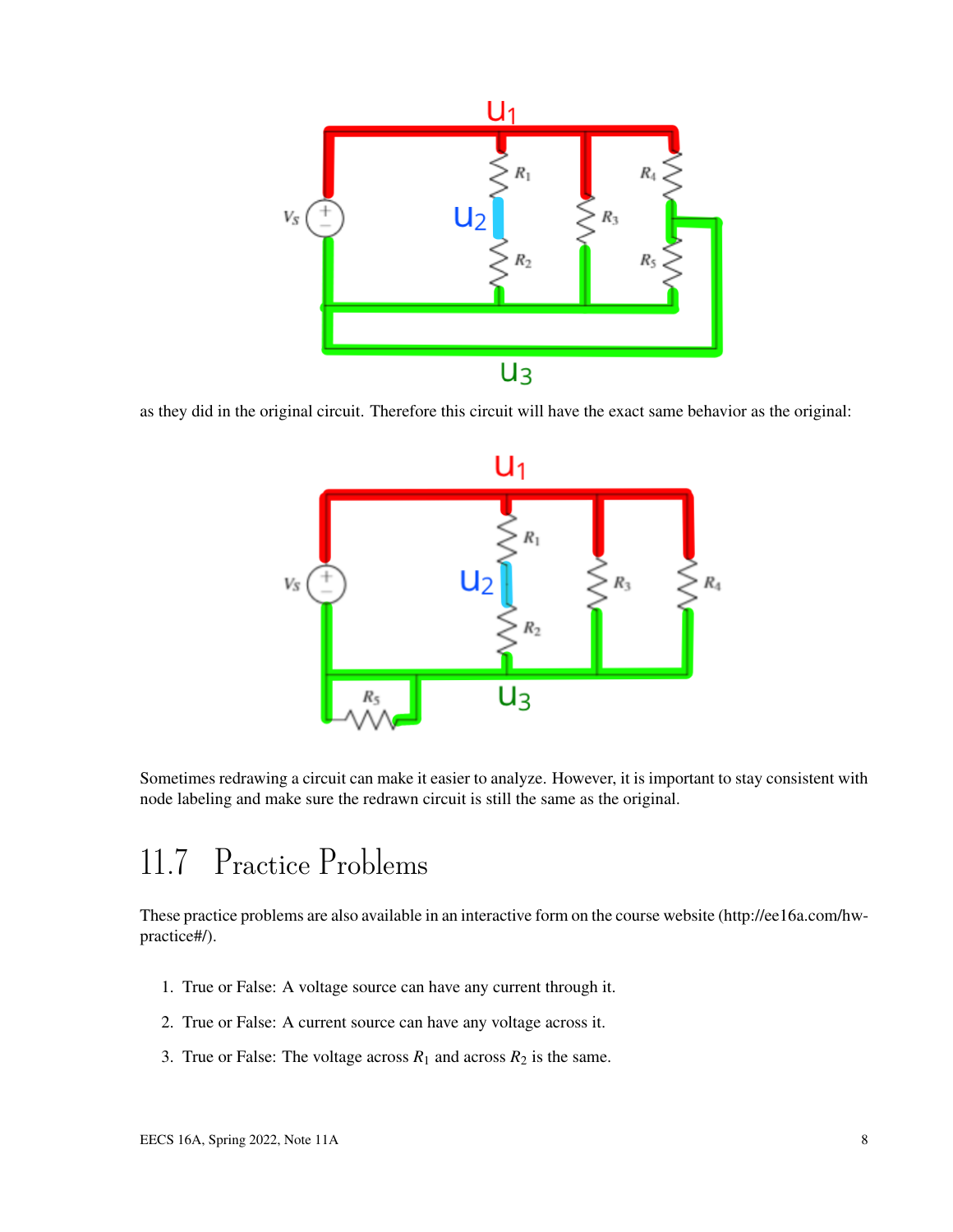

4. True or False: The current through the resistors is the same.



- 5. If you have *n* nodes in a circuit with *k* non-wire elements connecting the nodes, how many equations do you need to solve for all node potentials and element currents? Remember that one node needs to be grounded.
- 6. How many nodes would you need to label to perform nodal analysis? Include nodes for ground and for  $V_s$ .



7. How many nodes are in the following circuit?



8. Assume that you have picked the ground node and labeled the node potentials and branch currents as follows.